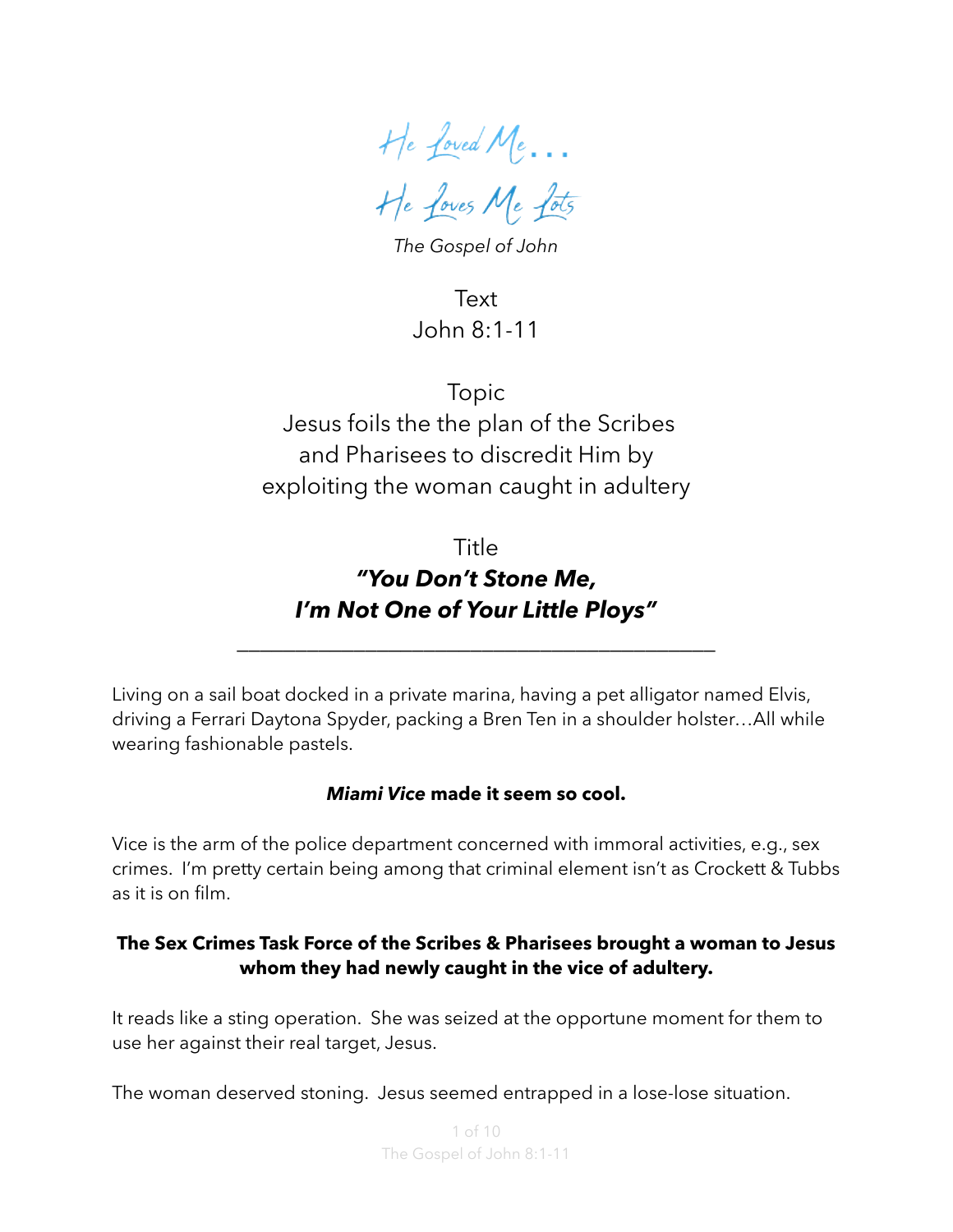### **Never go up against the Galilean when salvation is on the line.**

I'll organize my comments around two points: **#1 Jesus Stooped To Save You,** and **#2 Jesus Is Sure To Sanctify You.** 

### **#1 - Jesus Stooped To Save You (v1-9)**

First things first. In your Bible, you most likely have a footnote that says something like, "The earliest and most reliable manuscripts do not have John 7:53-8:11." Should we therefore ignore them?

There is a long, but ultimately satisfying, answer for those of you who want to dig into how we got our Bible and the scholarly discipline of textual criticism. For our purposes today, two quotes will suffice.

- One of the strongest advocates that these verses were *not* originally part of the Gospel of John is D.A. Carson. After he convincingly shows why they were not, he says, "On the other hand, there is little reason for doubting that the event here described occurred, even if in its written form it did not in the beginning belong to the canonical books."
- R.C. Sproul likewise said, "The overwhelming consensus of textual critics is that it was not [originally] part of the Gospel of John. At the same time, the overwhelming consensus is that this account *is* authentic, it's apostolic, and it should be contained in any edition of the New Testament. I believe it is nothing less than the Word of God."

These verses were not in the original Gospel of John, but they are authentic and apostolic and belong in the Bible.

*(Jacob Kelso will be in the Welcome Center to answer your questions. I'll be doing pastor pours in the Café).* 

Joh 8:1 But Jesus went to the Mount of Olives.

The annual Feast of Tabernacles ended. Jesus and His disciples were camping on the Mount of Olives.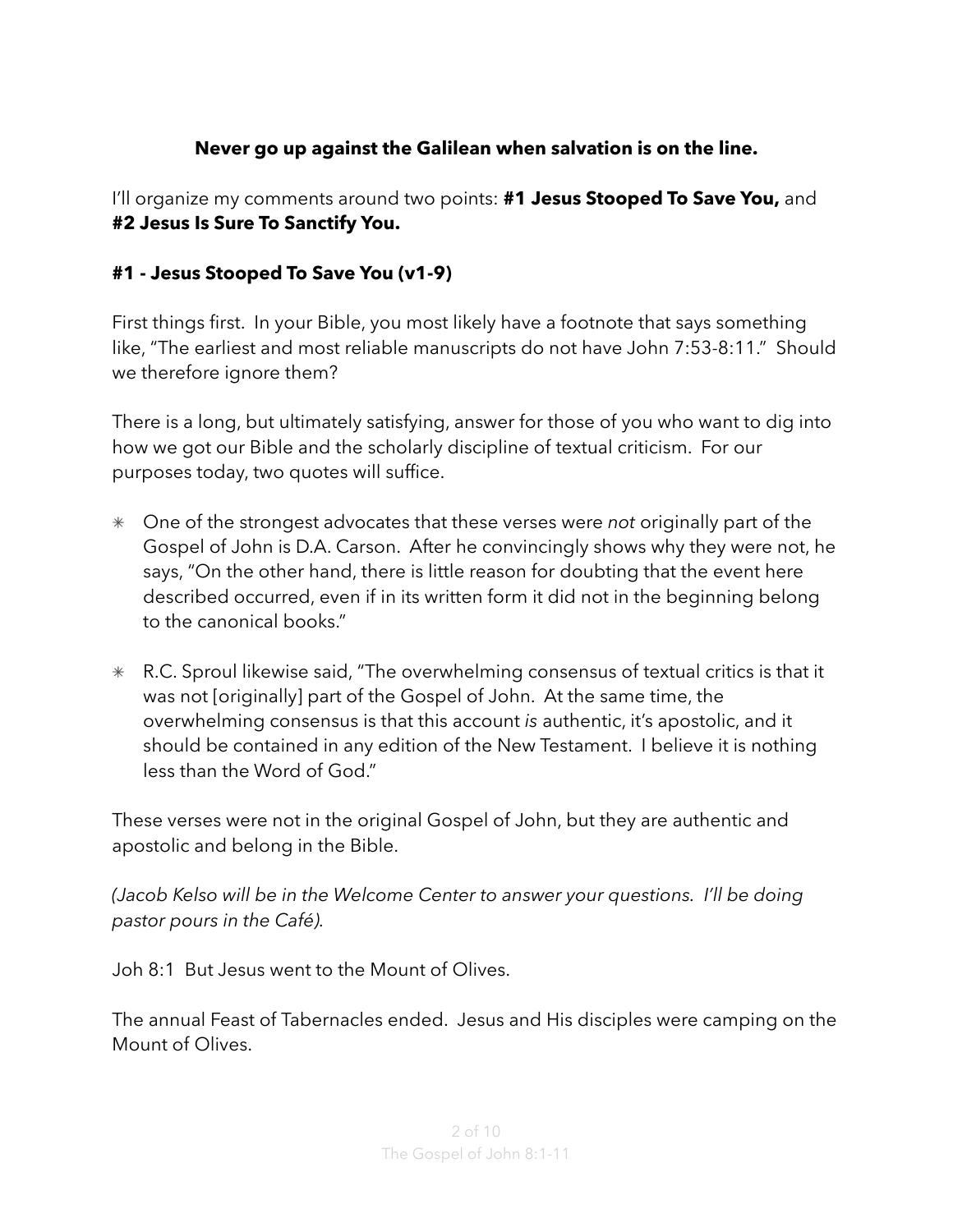The Mount of Olives, or Mount Olivet, has been a Jewish graveyard for the past three thousand years. One resource says that the remains of more than 150,000 are there.

A great deal of biblical action takes place on the Mount of Olives:

- It was there that He gave His talk on future events we call the Olivet Discourse.
- The Garden of Gethsemane is at the base of the Mount of Olives.
- Jesus ascended into Heaven from Olivet.
- The Mount of Olives is where Jesus will touch down in His Second Coming.

Charles Spurgeon reminds us, *"Possibly, in all Judaea, there was only that one houseless man! Certainly there was no other who was so voluntarily houseless as Himself. He had brought Himself down from the glories of His Father's court, from the majesty of reigning with His Father in Heaven to become dependent upon the bounty of His own disciples for His daily bread."*

Joh 8:2 Now early in the morning He came again into the temple, and all the people came to Him; and He sat down and taught them.

It was the custom for the teacher to sit and the disciples to stand. Jesus sat down, signaling that He was going to teach.

Joh 8:3 Then the scribes and Pharisees brought to Him a woman caught in adultery…

"Fornication" is consensual sexual intercourse between two people not married to each other.

When one or more of the partners having consensual sexual intercourse is married, it is "adultery."

## **There** *are* **sexual sins.**

We don't need to list and describe them. In 1986 The Meese Report was published. It's official title was the Final Report of the Attorney General's Commission on Pornography. Prominent Christian leaders were on the commission. They watched hundreds of hours of porn in order to give informed opinions.

We need only refer to God's standard for human sexuality. Here is a report in thirtyfour words: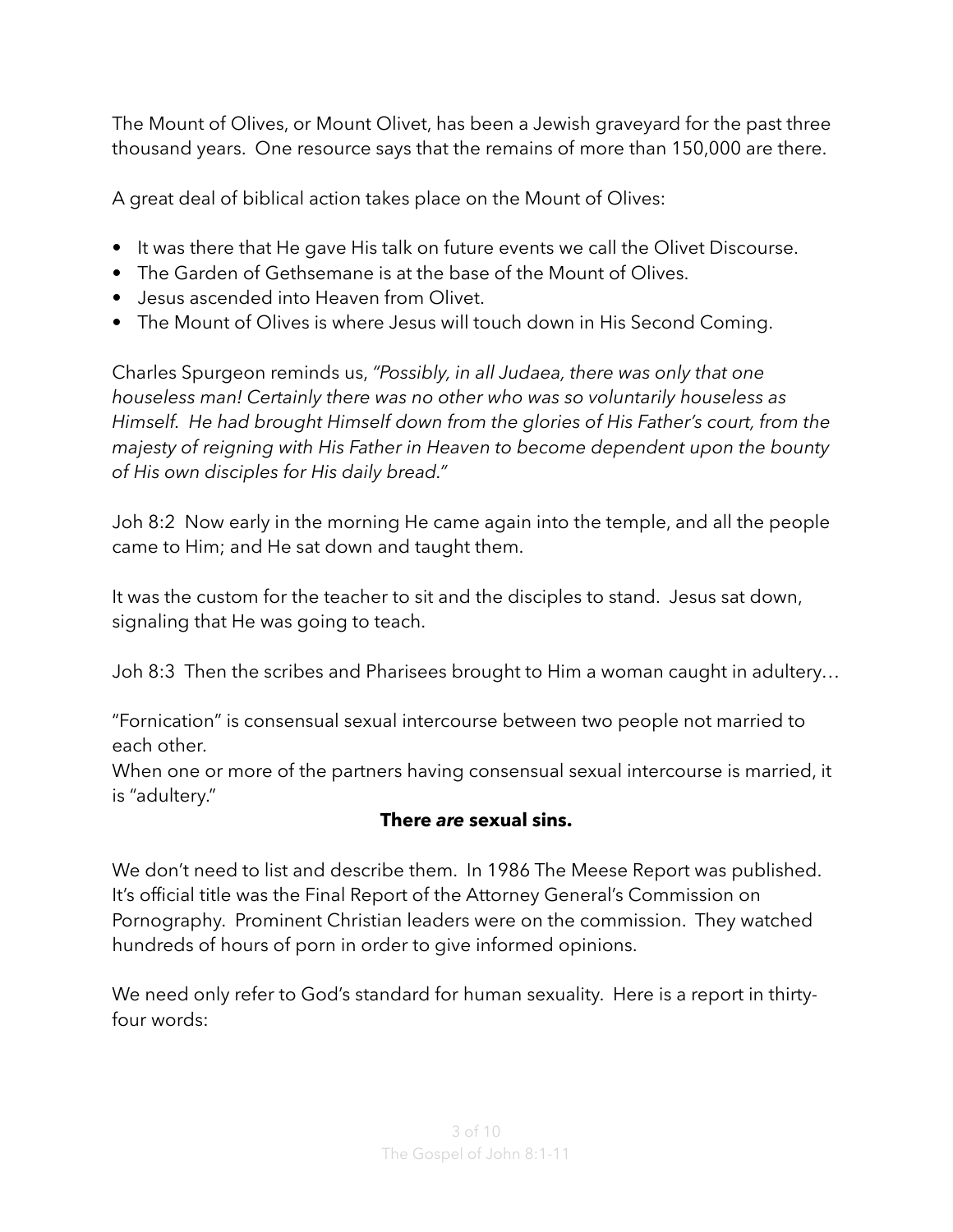God's gift of sex is to be enjoyed in a biblical marriage between one biological man and one biological woman who are heterosexual and monogamous. Their marriage is a covenant of life-long companionship.

## **Anything not this…is sin.**

"Caught in adultery" means she was caught in the act, or as one paraphrase has it, "caught in bed with." With who? The man deserved punishment.

This was a sting. They needed one adulterer in order to try to discredit the Lord. They most likely let the man go.

The exploitation of this woman was itself a heinous sin, compounded by the fact it was perpetrated by the religious authorities.

People are not commodities to be exploited. Churches employ professional fundraising organizations. They guarantee that if you follow their methods, you will raise the funds that you need. Trouble is, you have to begin looking at families as, and this is their description, "giving units," capable of giving more than they already are. It reduces people to commodities that can be tapped.

Joh 8:3 … And when they had set her in the midst,

No need to over-dramatize this by saying she was naked. Disheveled, for sure.

Joh 8:4 they said to Him, "Teacher, this woman was caught in adultery, in the very act.

She was guilty and deserved the punishment prescribed by the Law. Notwithstanding that under Roman rule the Jews were powerless to execute.

Joh 8:5 Now Moses, in the law, commanded us that such should be stoned. But what do You say?"

Stoning is the biblically prescribed punishment for a betrothed virgin who is sexually unfaithful to her fiancé, a punishment to be meted out upon both transgressors (Deuteronomy 22:23-24). Death is prescribed for unfaithful wives and their lovers, but no method is specified (Deuteronomy 22:22).

"What do you say" Jesus? One commentator writes,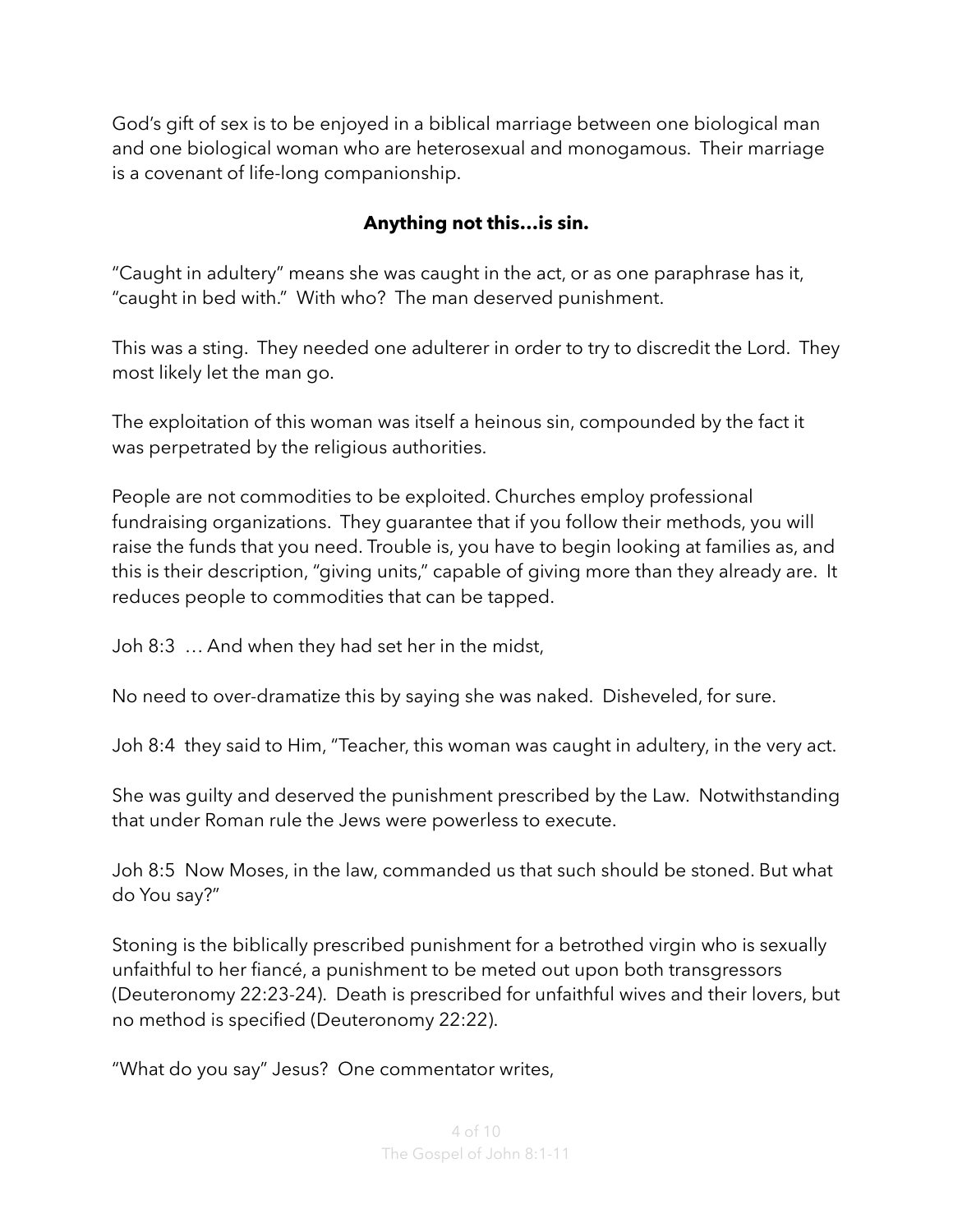*"If Jesus disavowed the law of Moses, His credibility would be instantly undermined. If He upheld the law of Moses, He would be supporting a position which would have been hard to square with His well-known compassion."* 

Joh 8:6 This they said, testing Him, that they might have *something* of which to accuse Him…

What must it have been like in meetings these religious authorities attended trying to come up with ways to undermine the Lord? Give them props for creativity, but they are a lot like cartoon villains whose plans always go awry, e.g., Wile E. Coyote, or Dr. Heinz Doofenshmirtz.

Joh 8:6 … but Jesus stooped down and wrote on the ground with *His* finger, as though He did not hear.

Every commentator starts by correctly pointing out that we cannot know what Jesus "wrote on the ground with His finger." They then spend page-after-page presenting theories and guesses.

Consider the setting. This takes place in the Temple - meaning they are standing on stone flooring, not dirt. Whatever Jesus "wrote," He wrote *in dirt or dust on stone.* 

Some suggest Jesus wrote the names of the accusers and, next to their names, their sins.

Others say He wrote out the Ten Commandments as the "finger of God."

Have you ever tried to write in dust? "Wash Me" takes up about two feet of space.

It is always best to let the Bible comment upon itself. In the Book of Jeremiah we read:

Jer 17:13 O LORD, the hope of Israel, All who forsake You shall be ashamed. "Those who depart from Me Shall be **written in the earth,** Because they have forsaken the LORD, The **fountain of living waters."**

- The day before, Jesus had given a talk about rivers (fountains?) of living water.
- The religious leaders were forsaking Him; "No living water for you!"
- He was writing.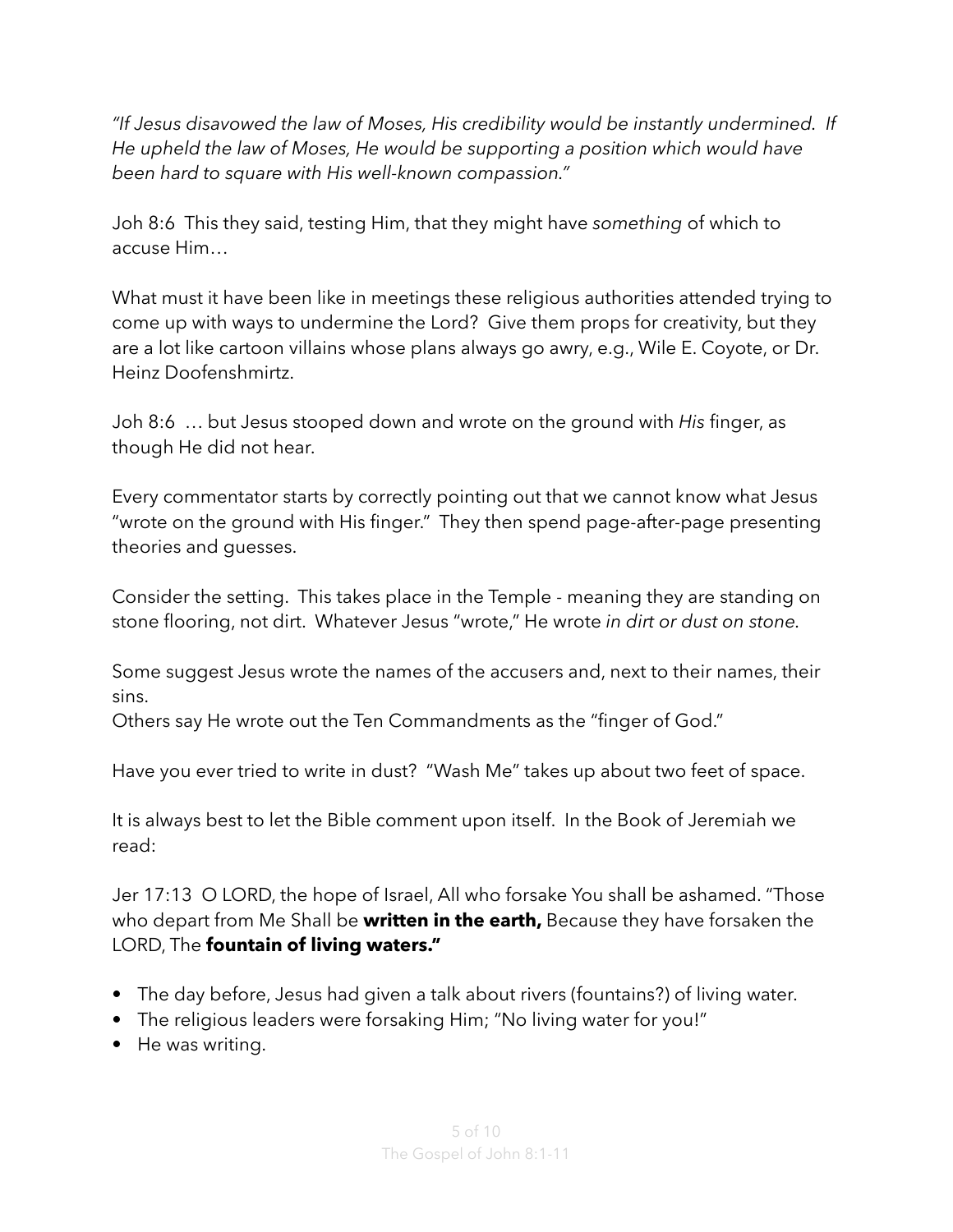Jesus didn't need to write in the dust in any intelligible way. In fact, the word can be translated *drawing*. His mere doodling would send them to the passage that predicted "writing in the Earth." **They were fulfilling its sad prediction.** 

Joh 8:7 So when they continued asking Him, He raised Himself up and said to them, "He who is without sin among you, let him throw a stone at her first."

Whether she deserved to be stoned or not, Jesus altered the no-win scenario. Go ahead and stone her, but anyone who picked-up a stone was thereby declaring that they were without sin.

Joh 8:8 And again He stooped down and wrote on the ground.

Jesus was "seated." It would seem that He bent down while seated. I am struck by His "stooping."

This was body language. He was stooped low before His Father, in the humbling bow of a servant, handling this situation as commanded.

His doodling is so weird to us that we try to suggest what Jesus wrote in order to make Jesus' response less odd. God uses the foolish to confound the wise. We are the foolish, and He calls upon us to do things that are foolish. Almost every character in the Bible was tasked to do something that seemed foolish. Just ask Isaiah, whom for three years God had deliver His message naked (Isaiah 20:1-2).

### **You should be able to think of a time God asked you to do something like doodling in the dirt.**

Joh 8:9 Then those who heard *it,* being convicted by *their* conscience, went out one by one, beginning with the oldest *even* to the last. And Jesus was left alone, and the woman standing in the midst.

The *Forerunner Bible Commentary* says, "Conscience acts as a moral governor." The apostle Paul writes that even people who are not yet called by God are still equipped with conscience as a moral guide (Romans 2:14-15). Over time your conscience can become violated, seared, or defiled by ignoring it. It must be biblically trained.

Murderous though they were, the Scribes and Pharisees still had a conscience.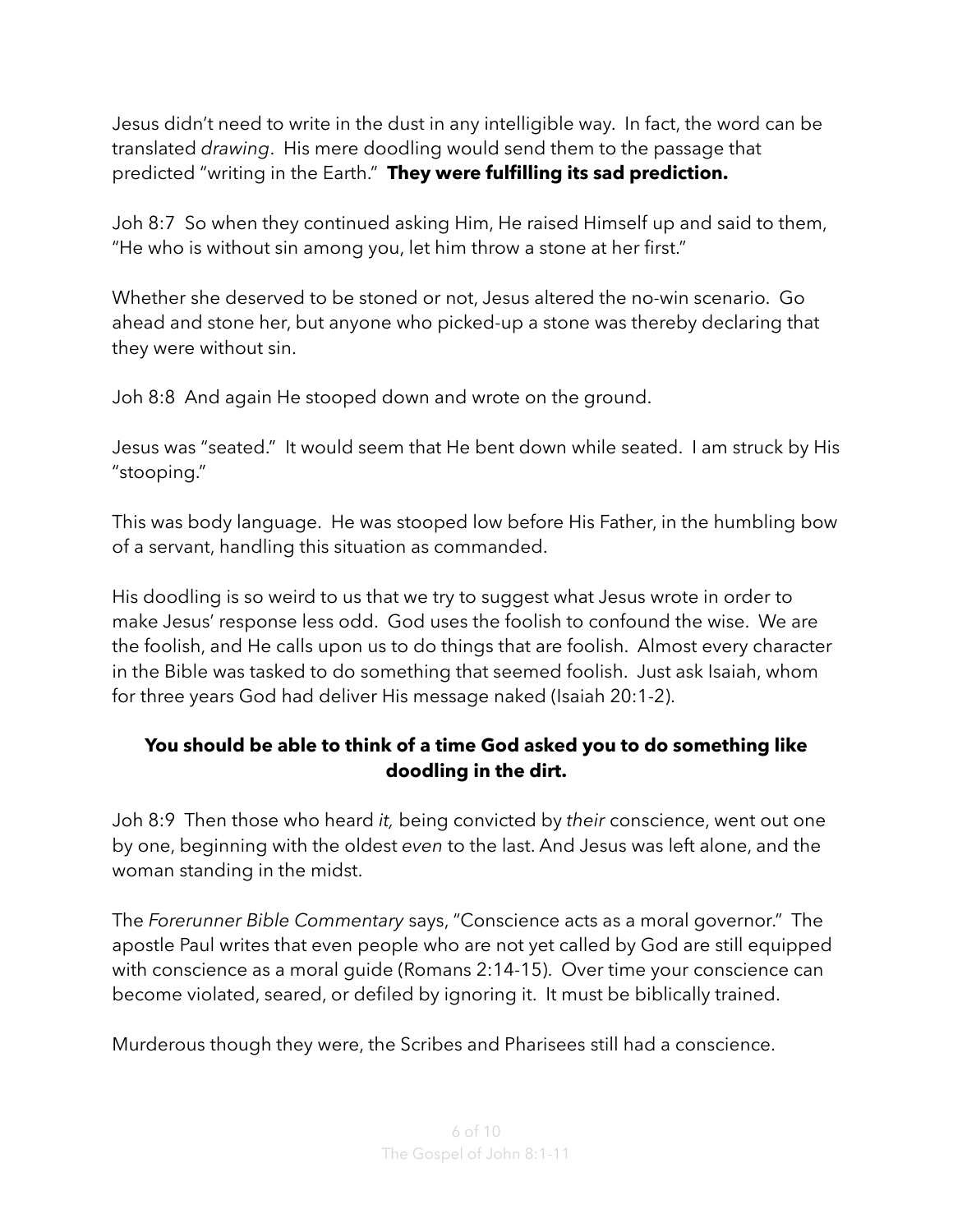No one would declare that they were altogether sinless. Righteous, yes, but not sinless. Jesus was the only one who did not need to leave. Only He could have picked up a stone.

In verse nine, "one by one" meant these Scribes & Pharisees left in order of rank. They couldn't go so far as declaring themselves sinless, but they were ranking themselves according to their standard of righteousness.

- T wo things to point out:<br>1. Sesus became the woman
- 1. Jesus became the woman's advocate.
- 2. Jesus was without sin.

An advocate represents his client before the judge or judges. Jesus argued her case by suggesting all of them deserved some sort of punishment for sin. Four fingers were pointing back at them.

Jesus exclusively represents guilty sinners deserving of punishment. Because He is a man and sinless, He can do more than advocate. He can take the place of sinners. He can die in your place, substituting Himself for you, in order to satisfy the penalty you deserve for sin.

God thereby remains just for judging sin by His prescribed penalty of death, but He is able to forgive sinners because their debt has been paid in full.

## **God is both** *just* **and the** *justifier* **of sinners who believe in Jesus.**

## **#2 - Jesus Is Sure To Sanctify You (v10-11)**

Do you believe that "He who has begun a good work in you will complete it until the day of Jesus Christ"?(Philippians 1:6). Hold your answer in mind. We will, as they say, "circle back" to it.

Joh 8:10 When Jesus had raised Himself up and saw no one but the woman, He said to her, "Woman, where are those accusers of yours? Has no one condemned you?"

One-on-one. Notwithstanding the value of stadium evangelism and calling sinners forward, one-on-one is how you and I are commissioned to reach the world for the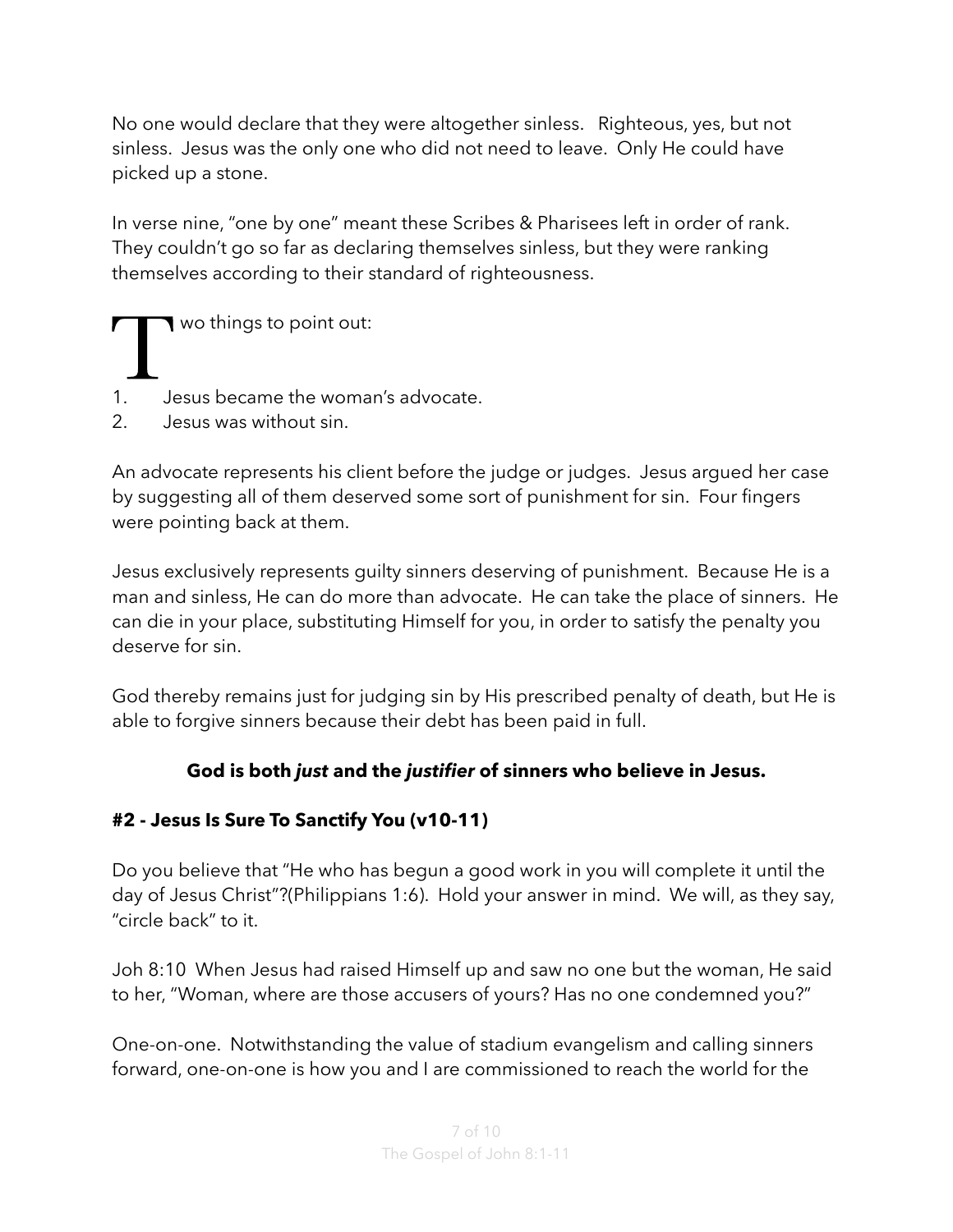Lord. Polls show that the people who come to stadiums or churches do so because they were personally invited.

## Something is wrong on Earth. The apostle Paul put it this way:

*"[Humans are] filled with all unrighteousness, sexual immorality, wickedness, covetousness, maliciousness; full of envy, murder, strife, deceit, evil-mindedness; they are whisperers, backbiters, haters of God, violent, proud, boasters, inventors of evil things, disobedient to parents, undiscerning, untrustworthy, unloving, unforgiving, unmerciful… (Romans1:29-32).* 

### **Sin is what is wrong.**

We must reintroduce "sin" as a concept people understand. It needs to once again become a powerful descriptor of human behavior.

Dr Karl Menninger, called the Freud of America, wrote a book in 1973 that shocked his secular colleagues. It was titled, *Whatever Became of Sin?*

The book was in response to dealing with patients whose mental problems were the direct result of sin. He addressed the idea that we rationalize and glaze over what we used to call sin. The book professes to offer new hope for real emotional health through moral values.

One way to talk about sin is to emphasize God's absolute holiness. Jesus raised the standard of righteousness to absolute perfection in deed and in thought. That is, of course, impossible for us. It is why we need saving.

Joh 8:11 She said, "No one, Lord." And Jesus said to her, "Neither do I condemn you; go and sin no more."

There are a few translations that say, "No **man,** Lord." No mere "man" condemns sinners. We are sinners because we fall short of the glory of our thrice-holy God. It is in that fallen condition, that hellish, hopeless state, that you are drawn to "the Lord." He is a man, like you, but more than a man. He is God in human flesh. He is the unique God-man. He did not come to condemn you, but to save you.

While we are marveling at how much the Bible can say in so few words, we read, "Go, and sin no more."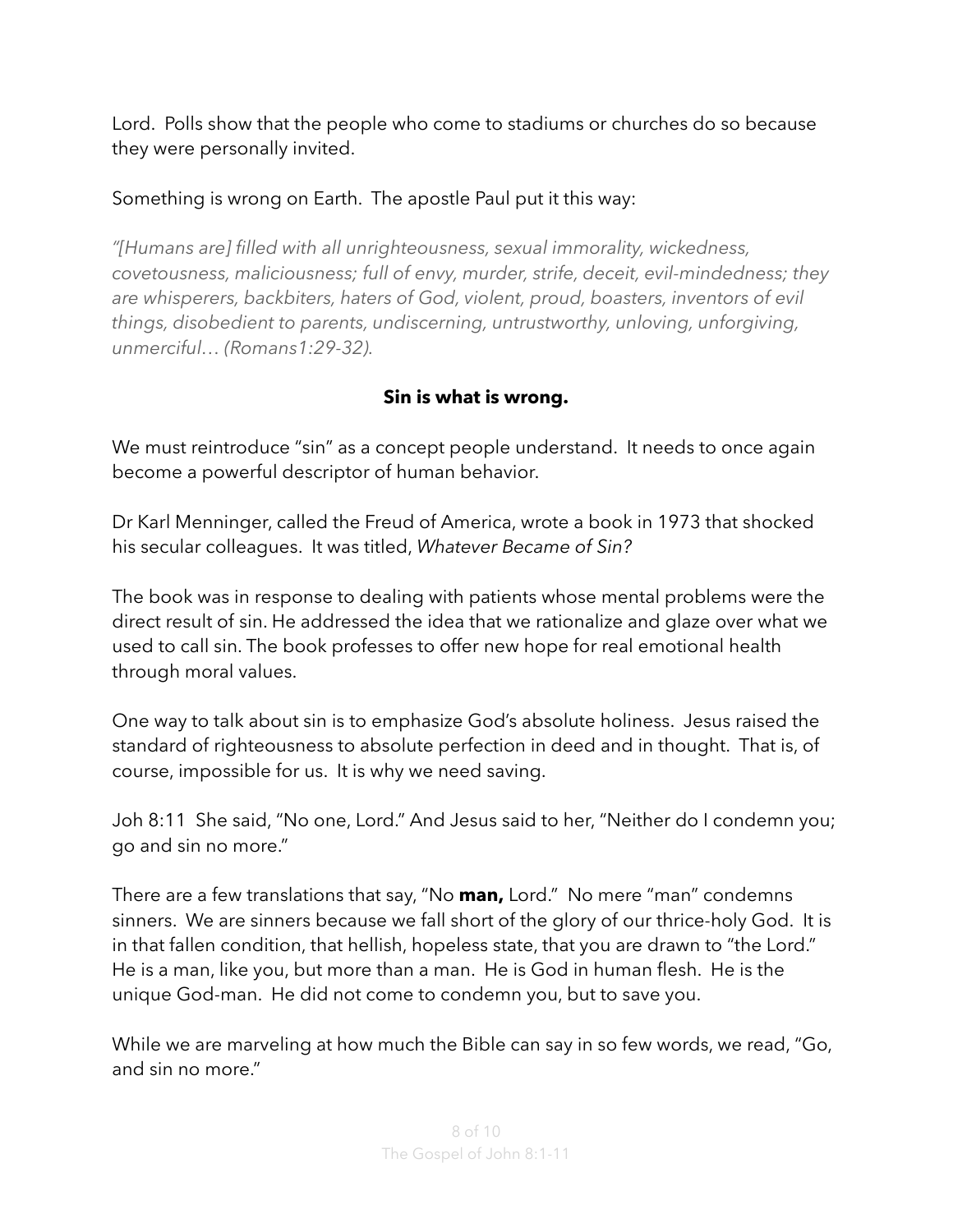- Jesus telling her to stop sinning indicates what she had done *was* sin. Biblical marriage remains in effect regardless what our surrounding culture collapses into.
- Telling her to stop sinning was a call for her to repent.
- She could turn *to* God *from* sin and find in her relationship with Jesus the freedom from continuing in sin.

Think about that. Jesus told her she could be free from sin. She could overcome sexual sin. He told her this before God the Holy Spirit was given to indwell us. *How much more can we experience freedom from sin with God the Holy Spirit in us.* 

Her ordeal was far from over. Forgiven by God, severe consequences awaited her:

- Betrothed or married, she would face the possibility of divorce.
- She would be shunned in her community.
- On top of that, she would be persecuted for believing Jesus.

Hey there, lonely girl, is how we must take our leave of her. Notwithstanding that there is a typically false Roman Catholic tradition that she was none other than Mary Magdalene, **we know nothing about her after she met Jesus and went to sin no more.** 

I asked the question, "Do you believe that 'He who has begun a good work in you will complete it until the day of Jesus Christ' "?

The answer is, "Yes," and that means we can confidently say **the woman caught in adultery was saved.** 

If that doesn't convince you, consider this. Would Jesus tell a nonbeliever, "Go and sin no more?" No.

Our friends at [gotquestions.org](http://gotquestions.org) go so far as to say the following: "It goes without saying that the woman caught in adultery did not return to her infidelity. She had met Jesus. She would not be perfect. No one is. But she was forever changed."

Go, and sin no more," is a good summary of what we call *sanctification*.<br>
Salvation is a three-step promise:<br>
1. When you believe Jesus, you are saved. Salvation is a three-step promise:

When you believe Jesus, you are saved.